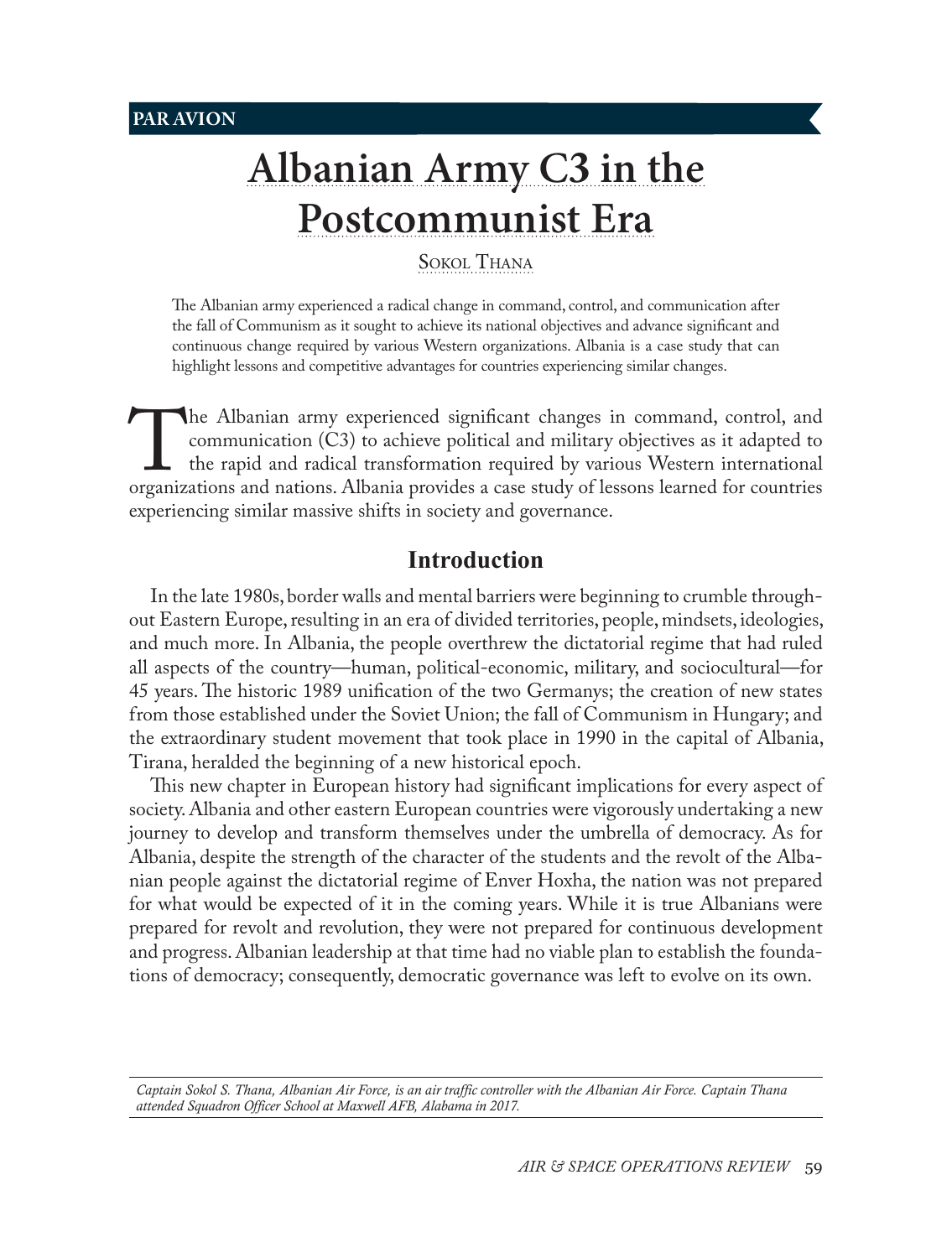As a result, many Albanians felt disappointed and neglected. Many emigrated to neighboring countries such as Italy or Greece to find a better life.<sup>1</sup> The brain drain, the state of transition for which Albania found itself unprepared, a weak leadership, a poor economy, a corrupt judiciary, and the persistent hatred that people nurtured for the totalitarian system were all factors that made the Albanian army take strong but not necessarily transformative actions to contend with the multifaceted development dimensions of the postcommunist era.

At that time, the negligent leadership failed to establish strong democratic pillars in the new state, resulting in chaos, injustice, ignorance, and a lack of focus on achieving objectives and inspiring change. The transformation of the mentality of the people that was necessary to keep pace with modernity did not occur.

This article examines the institutional integration of doctrinal, technological, human, political, internal, and external elements, all of which play a vital role in understanding the historical developments of this country. This article also analyzes the challenges facing military leaders who seek to improve current military architecture in its entirety. Military leaders of all levels—tactical, operational, and strategic—have the primary responsibility for the efficient and effective integration of doctrine, education and training, technology, information flow, and management. Achieving this integration will help the organization better achieve objectives, add values, improve management and cooperation, and create a new military reality.

Finally, the article presents next steps. Improvement is a continuous process; for the Albanian army, this improvement will eventually lead to the institution keeping pace with the most developed nations of the North Atlantic Treaty Organization (NATO) alliance.

# **Albanian Army–Early 1990s**

The Albanian army in the early 1990s found itself at a major crossroads without a proper direction due to communist-era institutional legacies. It was almost inevitable that every Eastern European country, not just Albania, would retain some of these communist structures in a postcommunist world. The elements Albania inherited inhibited the nation's struggle to find its new identity, but at the same time, these structures influenced and served the progress it made from 1999 to the present.

The legacy the Albanian army had established by the early 1990s can be classified into four main pillars: 1) an outdated military mentality; 2) Soviet-era doctrine, education and training, and organizational structure; 3) depreciated armaments; and 4) a lack of interinstitutional connections.

<sup>1.</sup> Nga [Klareta Çumani,](https://albanianpost.com/author/klareta-cumani/) "30 vjet nga eksodi i madh i shqiptarëve (30 Years from the Great Exodus of Albanians)," *Albanian Post*, February 21, 2021, [https://albanianpost.com/](https://albanianpost.com/30-vjet-nga-eksodi-i-madh-i-shqiptareve/).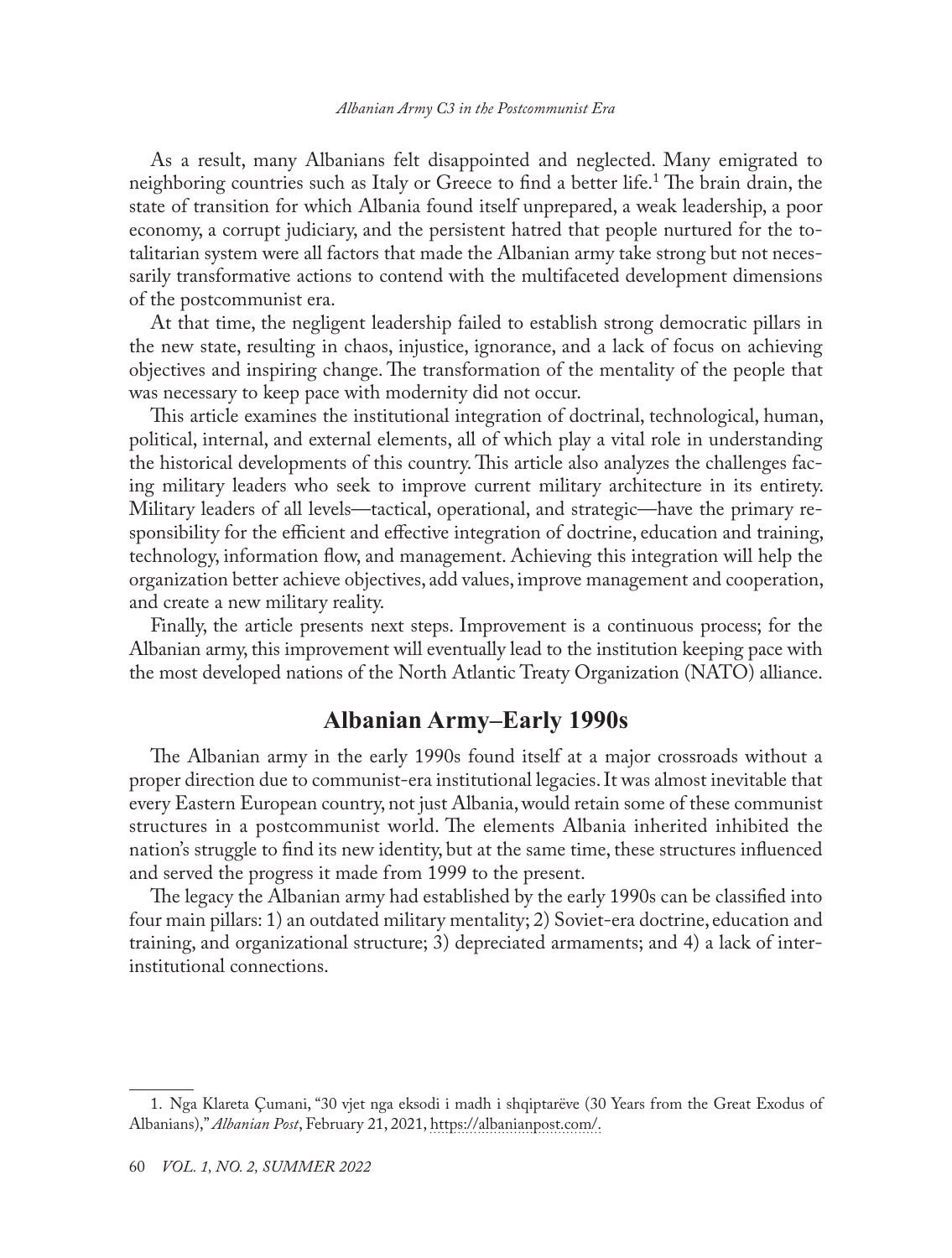#### *Thana*

# **Outdated Military Mentality**

The first obstacle that the Albanian army encountered immediately after the end of the dictatorial regime was the transition from an Eastern military mentality to an advanced Western one. The army was alone and had no direction as it faced radical changes in processes and procedures. The leadership at that time did not pay due attention to structural, doctrinal, technological, educational, training, legal, and financial changes and did not attempt to change the outdated mentality toward the military that prevailed in the wider population.

In that period, the country's leadership also did not try to manage the transition; it let change happen as it occurred, and consequently the Albanian army faced resistance. This is the initial reaction of people to transformative periods. Due to a lack of Western leadership models, the military and political leadership did not take into account the human capacity and fluid management of change.

In the first years of the fragile democracy in Albania, the government adhered to the principle of total defense, which held that practically all people were considered soldiers in defense of the homeland. The dictatorial state party ruled the country and stood above everything, and national defense issues relied entirely on "our efforts and forces."<sup>2</sup> Moreover, the structure of the Albanian army retained its strong Soviet-style foundations even after the 1990s, despite the fact that Albania left the Warsaw Pact in 1968. The concepts of defense, weapons technology, doctrine, organizational structure, and leadership were dependent on the Russian military style even after the fall of communism.<sup>3</sup>

It is worth noting that pre-1990s C3 was entirely centralized and enforced only by a few people. Its conjunctural structures served the totalitarian regime rather than an ideal based on continuous self-improvement. Policies and personnel could neither move, act, nor think outside the directives and policies of the state party.

Further, even after the 1990s, legacy perceptions about the military persisted. The population continued to believe that a total lack of communication between the military and the public was an organizational norm, and they also believed the civilian government used the military to achieve its political goals.The idea that the army would not be used by the new government to achieve its goals was not easily accepted at that time. "Nothing was ever reported to the public, not even those issues that normally did not require confidentiality. Marxism-Communism meant planning; planning meant control; control meant orders for the people to do what the party requested."4

As an example of the depth and reach of this Soviet-era military planning and how it was embedded in the daily life of the general population, hundreds of thousands of concrete

<sup>2.</sup> Pëllumb Qazimi, *Albania, the Military and the Foreign Influence* (1912–1991) (Vukovina, Croatia: Tipomat, 2012).

<sup>3.</sup> Qazimi, *Albania*.

<sup>4.</sup> John Hughes-Wilson, *A Brief History of the Cold War: The Hidden Truth about How Close We Came to a Nuclear Conflict* (Philadelphia: Running Press, 2006), 18.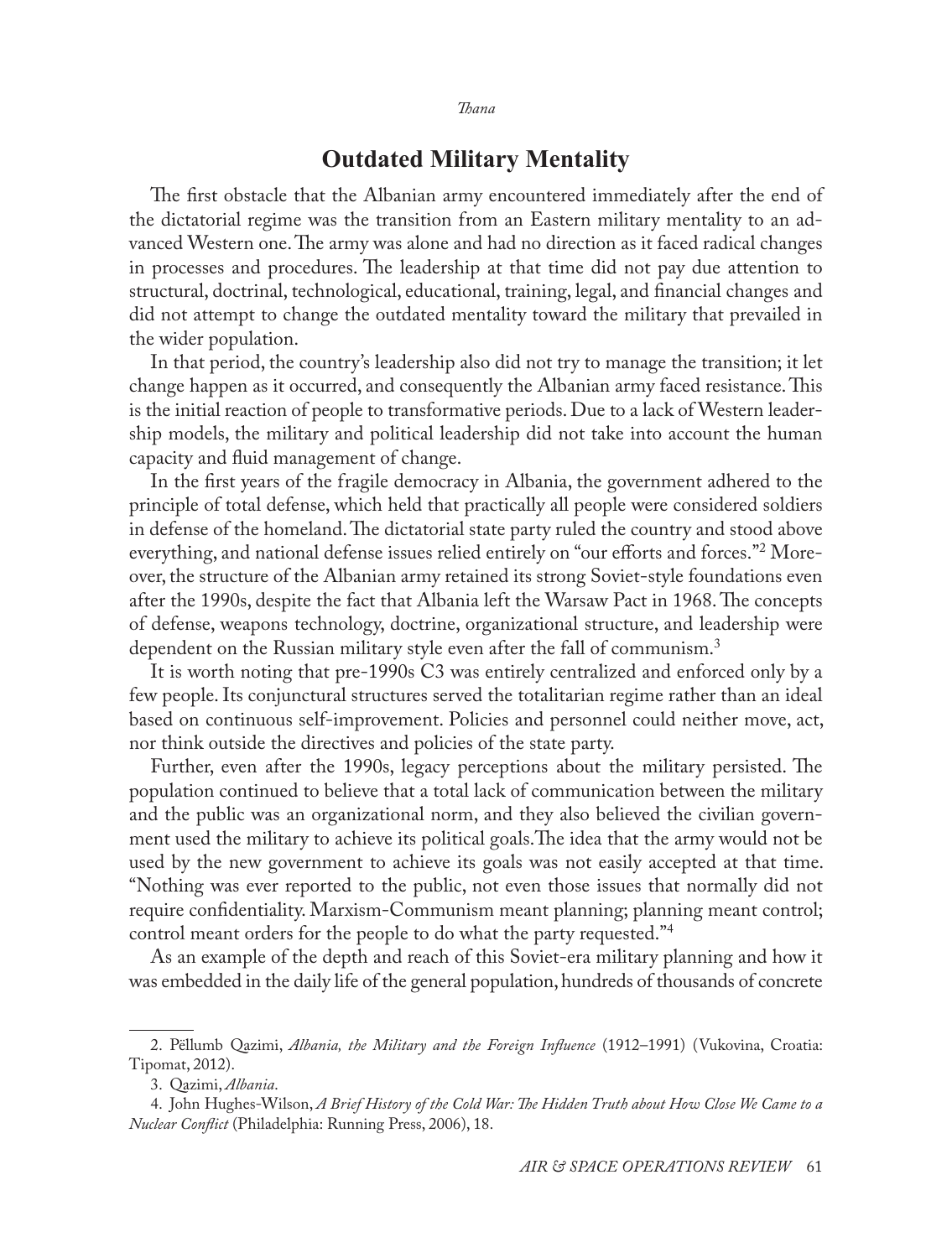bunkers were built across the country with the expressed purpose of protecting Albania from its enemies. "600,000 bunkers spread throughout the land - from the mountains to the sea, based on paranoia, which lacked any military logic . . . becoming the center piece of an exotic scenario."5 For Albanians in the early 1990s, while the bunkers remained, years of historical ideologies were destroyed in a few short hours of revolt and change.<sup>6</sup>

All this brought radical contradictions in the democratic period the Albanian army was entering in the early 1990s. Total detachment from the past, a lack of democratic mentality that continued to prevail in the military institutions, outdated defense principles, a lack of leadership and modern C3, lack of proper plans to manage change and military spending, a lack of civil-military cooperation, and other elements, combined with 45 years of no freedom for the general population, made a precarious pillar upon which the Albanian army had to rely to lay democratic foundations, particularly in an environment where no one wanted to stay.

# **Doctrine, Education and Training, and Organizational Structure**

The Albanian army inherited another heavy stone to bear—an outdated, flawed, and backward doctrine based entirely on Soviet Union defense principles.

#### *Doctrine*

Although it seceded from the Warsaw Pact in 1968, Albania never learned how to manage society and its military differently. Instead of recovering the time lost during the cooperation with the Soviet Union, the country immediately decided to cooperate with communist China. The ideology, political principles, and the concept of defense were so strong that no institution could escape them without infecting themselves. The Albanian army continued to suffer the consequences of this outdated and backward doctrine even after the 1990s. The organization failed to establish strong and unwavering leadership based on modern Western military doctrine and instead continued to maintain and encourage a leadership with old doctrinal principles, yielding negative outcomes for the army after the 1990s.

Soviet-era doctrine was not easy to implement and follow, as everything was based on the state party. Yet, future military generations continued to refuse to take responsibility for changing this doctrine and failed to adopt strong and new democratic defense concepts such as centralized control and decentralized implementation.

Doctrine should be the first milestone as a military endeavors to use human and technological resources in the most efficient and effective way and execute operations strategically

<sup>5.</sup> Stephanie Schwandner-Sievers and Bernd Jürgen Fischer, *Albanian Identities: Myth and History* (Indianapolis: Indiana University Press, 2002), 205.

<sup>6.</sup> "The Albanian Bunkers Built in the Midst of the Cold War," BBC News, February 11, 2019, [https://](https://www.bbc.com/news/in-pictures-47157127) [www.bbc.com/.](https://www.bbc.com/news/in-pictures-47157127)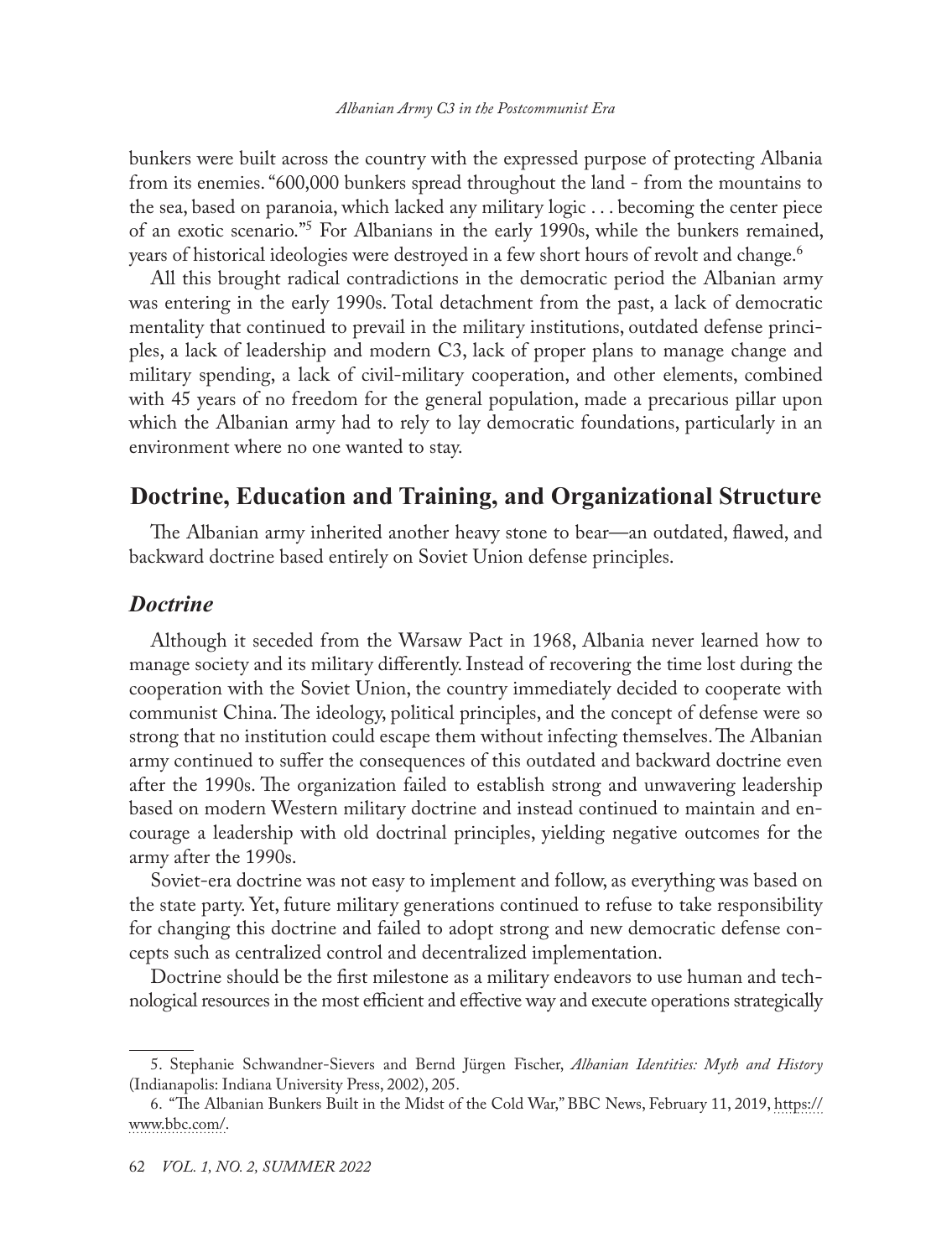*Thana*

in all domains. Planning, activities, actions, and strategy should all be rooted in doctrine. Additionally, to achieve the objectives of national interest at all levels, doctrine must be timely and simple to use. As US Air Force General Curtis E. LeMay once said, "Doctrine is of the mind, a network of faith and knowledge reinforced by experience which lays the pattern for the utilization of [Airmen], equipment, and tactics. It is the building material for strategy. It is fundamental to sound judgment."<sup>7</sup>

#### *Training/Education*

Albania inherited an army that was unprepared, untrained, and uneducated for the period in which it found itself. Albania was immersed in Soviet defense principles; the education system of the Albanian soldiers was internal to the army and based on outdated Soviet doctrine. Moreover, for 45 years the Albanian army had not had any military training or exercises in any of the countries with which it had political-military relations. Albania never deployed its troops to train outside Albanian territory, even when it was part of the Warsaw Pact.<sup>8</sup>

#### *Organizational Structure*

In relation to the population size, geographic territory, and resources, the Albanian army inherited a significantly exaggerated organizational structure that required considerable expenses to maintain. For example, after Ukraine gained its independence from the Soviet Union in 1991, it had "a total of 180,000 men . . . divided into thirteen divisional and five corps headquarters, whereas the US Army [same year], with its five hundred thousand members (three times bigger than the Ukrainian Army), [was] divided into only ten divisional and four corps headquarters."<sup>9</sup> In 1991, Albania had 21 infantry divisions and over 700,000 personnel. "The trend was to have large, heavy, non-efficient structures that were impossible to afford and extremely difficult to manage.<sup>"10</sup> These structures were large and scattered—inefficient and ineffective in the modern world.

# **Depreciated Armaments**

Centralized control in the hands of a few people resulted in an overload of Soviet and Chinese armaments. These weapons and equipment were outdated and could not be used for military training in country and with post–Soviet-era partners due to significant

<sup>7.</sup> Curtis E. LeMay Center for Doctrine Development and Education (LeMay Center), *The Air Force*, Air Force Doctrine Publication 1, (Maxwell AFB, AL: LeMay Center, March 10, 2021), 16, [https://www](file:////Users/lauratimgoodroe/Documents/Work/ASOR/Curtis%20E.%20LeMay%20Center%20for%20Doctrine%20Development%20and%20Education%20(LeMay%20Center),%20The%20Air%20Force,%20Air%20Force%20Doctrine%20Publication%201,%20(Maxwell%20AFB,%20AL:%20LeMay%20Center,%20March%2010,%202021),%20%5bpage%20no%5d,%20https:/www.doctrine.af.mil/Portals/61/documents/AFDP_1/AFDP-1.pdf) [.doctrine.af.mil](file:////Users/lauratimgoodroe/Documents/Work/ASOR/Curtis%20E.%20LeMay%20Center%20for%20Doctrine%20Development%20and%20Education%20(LeMay%20Center),%20The%20Air%20Force,%20Air%20Force%20Doctrine%20Publication%201,%20(Maxwell%20AFB,%20AL:%20LeMay%20Center,%20March%2010,%202021),%20%5bpage%20no%5d,%20https:/www.doctrine.af.mil/Portals/61/documents/AFDP_1/AFDP-1.pdf)/

<sup>8.</sup> Qazimi, *Albania*.

<sup>9.</sup> Anatoliy Grytsenko, "Ukraine's Military Reform Efforts: Lessons Learned," in *Post–Cold War Defense Reform: Lessons Learned in Europe and the United States,* ed. István Gyarmati and Theodor Winkler (Lincoln: University of Nebraska Press, 2002), 96.

<sup>10.</sup> Qazimi, *Albania*, 211.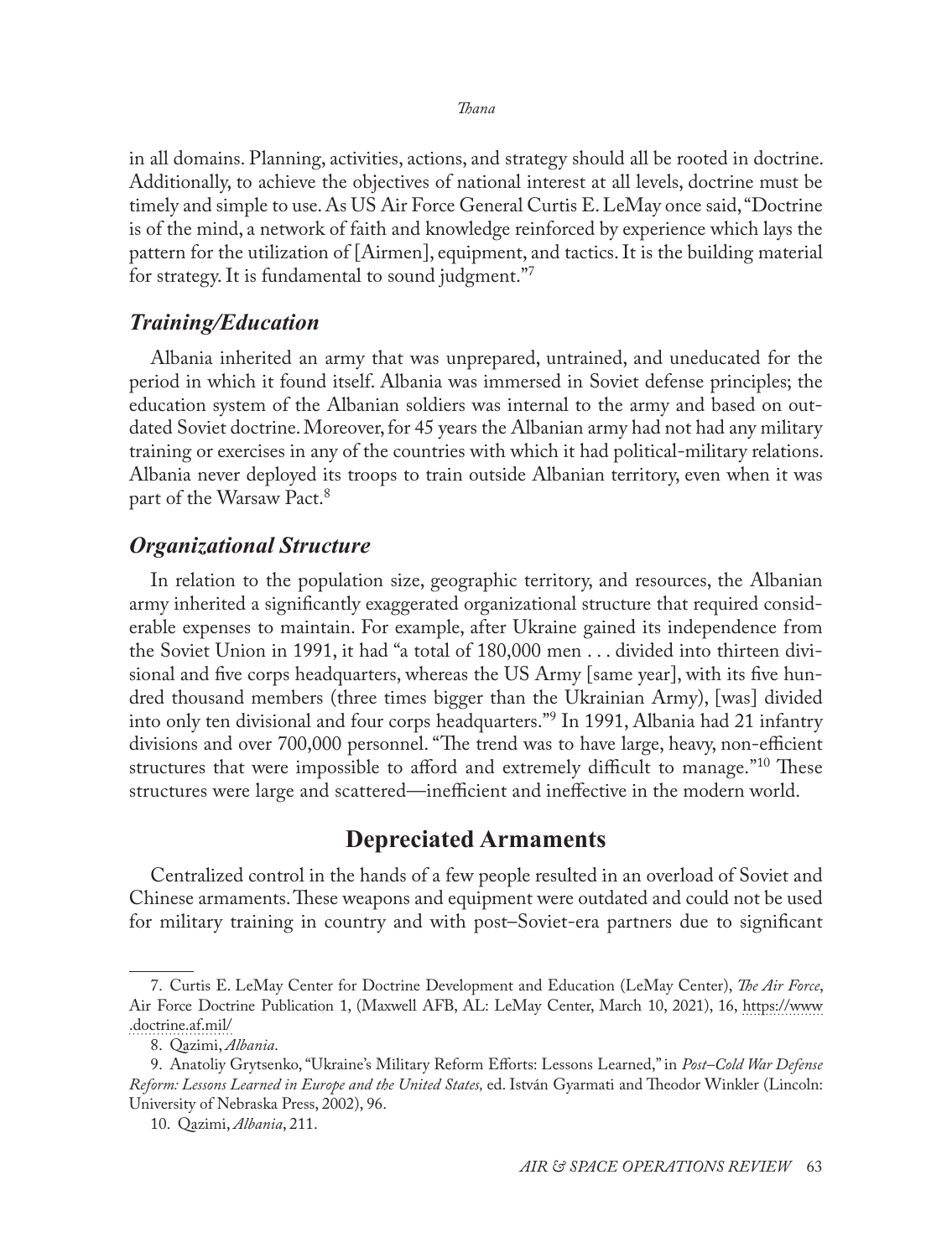depreciation and overall poor condition. Further, this old technology was never adopted for Eastern military training, as Western technological standards were too advanced for these old and depreciated weapons. Indeed, between the late 1970s and early 1990s, Albania did not upgrade its weapons and technology or military infrastructure.

### **Lack of Inter-Institutional Connections**

As if all of the above were not enough, Albania and the Albanian army in particular found itself facing a total lack of communication with the armies of Western countries it was an army in search of a new national and international identity.

As mentioned, the only international connections the Albanian army had were at the doctrinal level (Soviet and Chinese according to historical periods). The army rarely engaged with other militaries in training, education, and exercises. Suffice it to say, Albania never moved its troops outside its geographical territory. This inherited situation caused an unprecedented decrease in morale in the ranks of the army, including uncertainty about the future, instability in the present, uncertainty regarding military life in the country, unfair financial practices, and changes to the rank structure.

# **Transformation of Albanian C3**

Albania's postcommunist military legacy guaranteed a challenging and defining journey toward democratic institutionalization and membership in various international military organizations. The steps it took after 1992 were decisive for the future. The first considerable challenges to be properly addressed in terms of the concepts of defense and C3 included a new democratic system; the new defense reality that included Western doctrine, new relationships with other Balkan states, and transitioning away from Soviet legacy armaments; establishing inter-institutional links within and outside the country; the dynamic situation in the Western Balkans region; nationalist divisions; political, economic, and social problems; terrorism; and many other issues.

The first step toward the C3 transformation in the Albanian army was the adoption of a command and control concept based on the principle of centralized control and decentralized implementation and the implementation of Western standards of military communication. In order to realize the functionality of these new concepts, Albania's membership in various international organizations helped, which, in turn, initially helped the Albanian army raise the military institution to Western norms of C3.

Albania was one of the first countries to join the North Atlantic Cooperation Council in 1992 and the Partnership for Peace (PfP) program in 1994.11 These initial steps helped the Albanian army gain a new existential map from which it was able to distinguish its

<sup>11.</sup> Republic of Albania Ministry of Defence, "History of NATO-Albania Relations," n.d., accessed May 10, 2022, [https://www.mod.gov.al/](https://www.mod.gov.al/eng/index.php/security-policies/relations-with/nato/88-history-of-nato-albania-relations).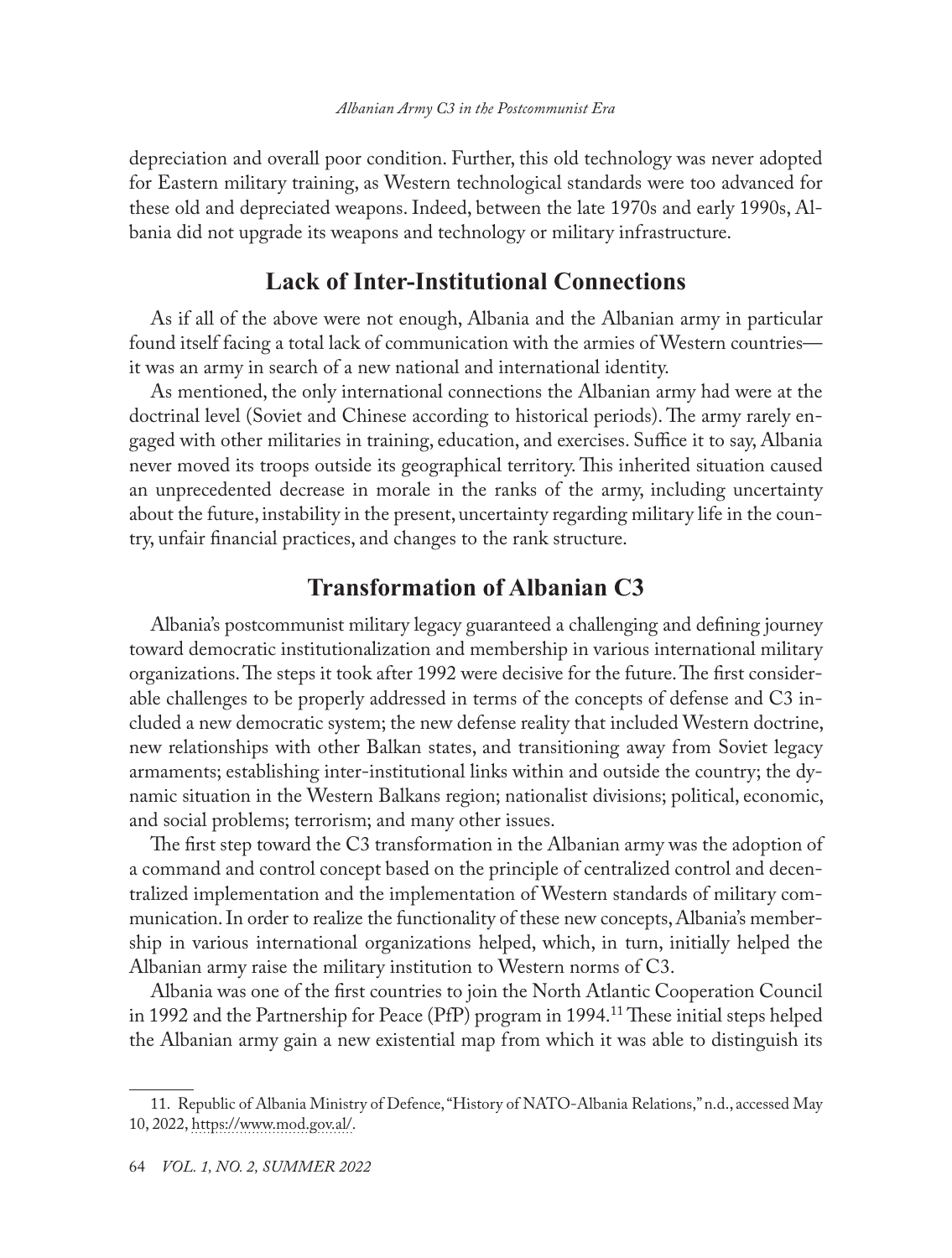path toward integration in the NATO alliance and subsequent military cooperation with Alliance partner countries.

For the first time in 45 years, the Albanian army saw a path toward military reform. The inclusion of the Albanian army in these programs and international organizations and councils dispelled the savage mentality that existed immediately following the end of the Cold War and gave the organization an opportunity to carry out the first military reforms.

The army considerably reduced its bloated structure and began to implement a more Western doctrine in keeping with the international organizations with which the country cooperated. Military infrastructure improved, thus giving the Albanian army the opportunity to achieve important priorities and objectives.

The transformation of C3 in the Albanian army must be seen in terms of postcommunist national interests. The Albanian army was navigating in a new political, social, military, regional, and European environment. In these conditions, Albania's national interests had to be refocused to enable the country to find its place in a new reality full of dynamics seen from a different perspective.

The vision of the political and military leadership of the time, the values to which they aspired to adhere, and the new purpose and objectives led the Albanian army to form a new military identity under the support and supervision of NATO and the United States, as Albania itself was redefining its national interests and objectives. "Vital security interests are no longer national interests, and national security interests are no longer vital."12

The Albanian army had to resize, and it had to establish itself on the domestic military scene and on the international scene. Western notions of separation of powers and civilmilitary cooperation improved command and control, thereby strengthening institutional relations. Forces were focused on a further institutional empowerment and beyond. This drastic change lifted a large burden from the shoulders of the Albanian army.

#### **Involvement in Alliance Institutions**

Undoubtedly, the activities that the Albanian army participated in during the 1990s in the framework of PfP or NATO assistance contributed the most to the transformation of Albanian army C3. These activities focused on the development of key democratic concepts, organizational reconstruction, and resolution of technical issues, changes in force structure, and changes in education and training.

The focus, importance, and commitment that NATO structures had were critical to the Albanian army's preparation for full-fledged membership in the preeminent political and military organization in the world. Albania was rightly seen as a case study for nations facing similar challenges.13 The transformation of Albanian army C3 took place under

<sup>12.</sup> Marco Carnovale, *Vital and National Security Interests after the End of the Cold War in European Security and International Institutions* (New York: Saint Martin's Press, 1991), 1.

<sup>13.</sup> G. Katsirdakis, "Albania: A Case Study in the Practical Implementation of Partnership for Peace," *NATO Review* 46, no. 2 (1998): 22–26.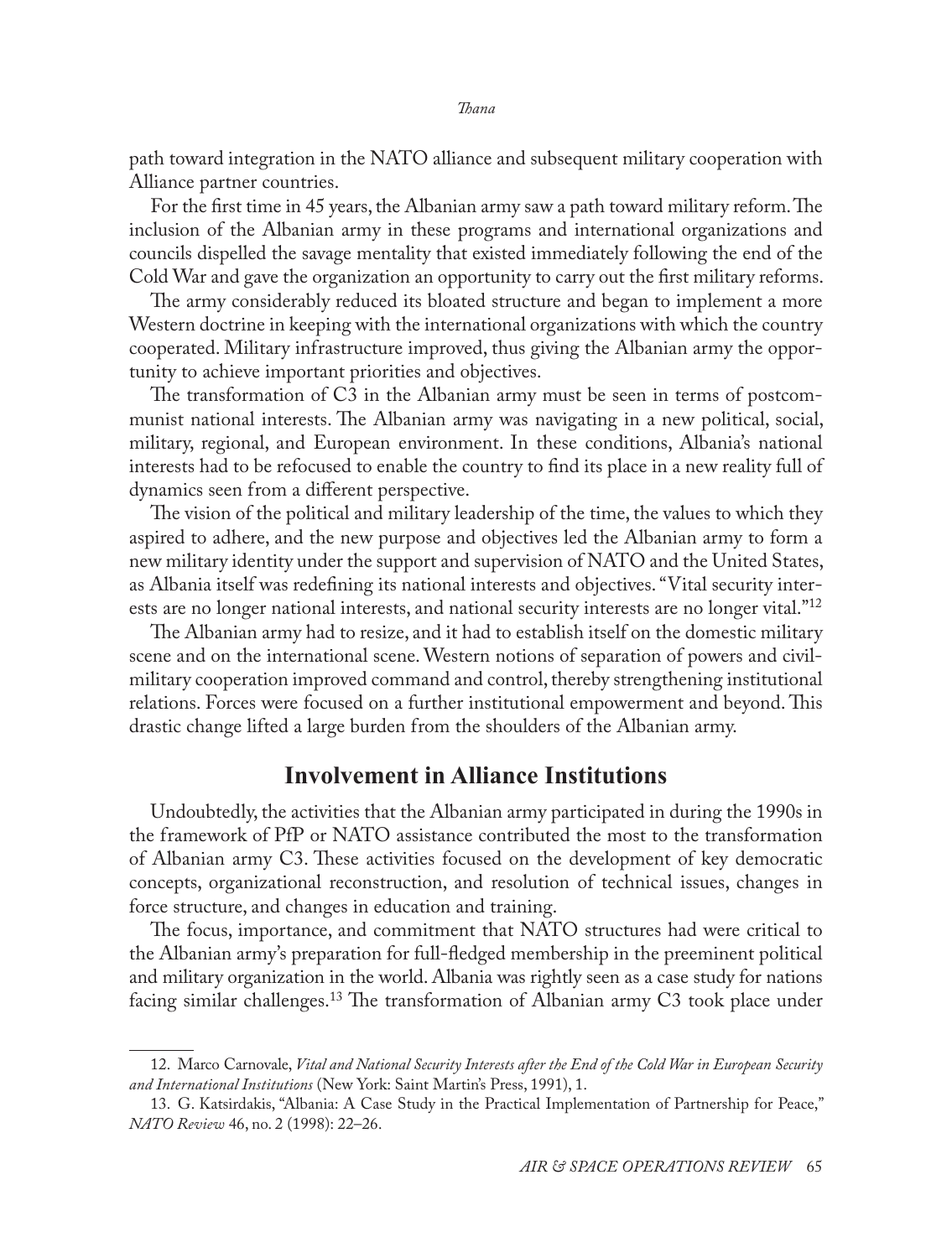the management and care of NATO. This assistance and oversight increased the effective operation of army forces so that they were capable and prepared to participate in joint exercises as equals, ready to work and meet the legal and moral expectations and responsibilities required by the Alliance.

#### *Key Democratic Concepts*

The implementation of Western doctrinal frameworks for C3 introduced the concept of centralized control and decentralized implementation. As detailed by US Air Force leaders, "Centralized command and control of airpower by an airman promotes effectiveness and preserves flexibility at the strategic and operational levels of war, while decentralized execution of air operations promotes effectiveness and preserves flexibility at the tactical level."14

#### *Organizational Reconstruction and Technical Issues*

The reorganization of the Albanian army increased operational capability, effectiveness, efficiency, speed of action, interactions, and interoperability, further enhancing C3 and information systems. The army also resolved key technical issues related to the safety and inventory of armaments.

#### *Force Structure*

The army implemented force structure changes that included restructuring, reducing, and reallocating forces. The reduction of forces at this time was significant: 31,000 troops were reduced to 16,500 troops. The army reallocated and restructured forces by forming the rapid reaction brigade, with a battalion considered a task force, and by creating a commando regiment and other military structures that instituted new concepts, doctrine, and decision making.

Moreover, the army created entirely new elements to perform advanced military activities. The air force was equipped with a multipurpose squadron of helicopters covering not only the air force's military activities but also providing practical assistance to the missions of the land and naval forces. Also, the newly created air defense brigade together with its own units was an organizational innovation in line with NATO principles and standards. As for the navy, it was organized on two naval bases and included a naval observation battalion.<sup>15</sup>

<sup>14.</sup> Clint Hinote, *Centralized Control and Decentralized Execution: A Catchphrase in Crises*? Air Force Research Institute (AFRI) Papers 2009-1 (Maxwell AFB, AL: AFRI, March 2009), 19, [https://media](https://media.defense.gov/2017/Jun/19/2001764937/-1/-1/0/AP_0006_HINOTE_CENTRALIZED_CONTROL_DECENTRALIZED_EXECUTION.PDF) [.defense.gov/.](https://media.defense.gov/2017/Jun/19/2001764937/-1/-1/0/AP_0006_HINOTE_CENTRALIZED_CONTROL_DECENTRALIZED_EXECUTION.PDF)

<sup>15.</sup> Igli Totozani, "Civilian and Military in Defense Planning: From National Security Concept to a Force Development Plan," in *Defense and Security Sector Governance* (Geneva: Geneva Center for the Democratic Control of Armed Forces, 2004), 58–71.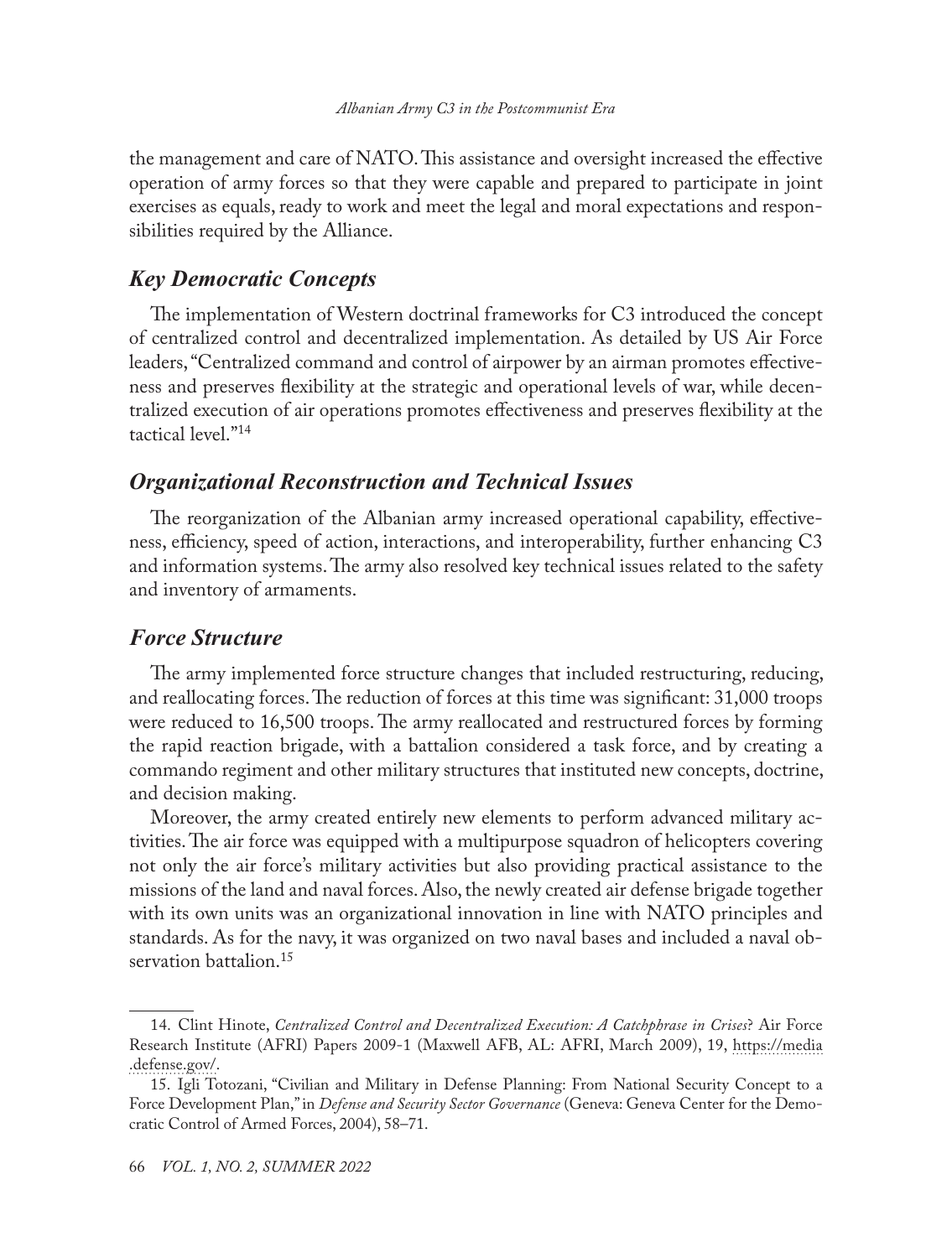#### *Education and Training*

The Albanian army's involvement in the training and education of its personnel and military infrastructure was essential to increasing the capacity of its human resources. The army made new, pro-Western methods of education, training, and exercising available to military members. As a member of the PfP program, the army participated in naval exercises in cooperation with NATO missions such as Operation Sharp Guardian, operations Safe Heaven and Deny Flight in Bosnia, Operation Seven Stars, Operation Dynamic Response, and the recent Operation Defender Europe.<sup>21</sup>

The Albanian military also engaged under the umbrella of the NATO International Security Assistance Force as part of the Turkish mission in Afghanistan. Later, the Albanian Armed Forces participated in missions in Mosul, Iraq under the operational care of the US Army 101st Division as part of the international coalition in the fight against terrorism. Today, the army continues missions in Kosovo, Lithuania, and many other countries where there is a need to be included as part of the Alliance with full rights and responsibilities.16

These beneficial experiences and extraordinary collaborations facilitated the Albanian army's transition from the four pillars of postcommunist operations and structures toward full participation in international interoperable cooperation. These irreplaceable experiences also increased the army's effectiveness, making it a key part of international coalitions and commitments.

The opening of the military university "Skënderbej," based on the US West Point Military Academy program, served as a critical milestone in the education and training of the next generations of officers and noncommissioned officers of the Albanian army. The cadets are involved in intensive parallel programs—one civil and the other military and are required to graduate within four and a half years.

Importantly, the army also redefined the NCO academy, adopting western teaching methods and linking its staff to educational collaborations in partner countries. In order to prioritize the continuous education and training of the staff, members of the Albanian army participate in international programs including the US military's International Military Education and Training program. This commitment of the United States further bolsters the human resources of the Albanian army by increasing its military capacity and by contributing to the army's achievement of NATO standards.

#### **NATO Membership**

Another milestone in the transformation of Albanian army C3 took place on April 9, 2009, the date Albania was fully admitted to NATO. From this moment on, the four pillars mentioned above began to truly transform and greatly strengthened the support of

<sup>16.</sup> North Atlantic Treaty Organization (NATO), "The Prague Summit and NATO's Transformation: A Reader's Guide," (Brussels: NATO, 2003), [https://www.nato.int/.](https://www.nato.int/docu/rdr-gde-prg/rdr-gde-prg-eng.pdf)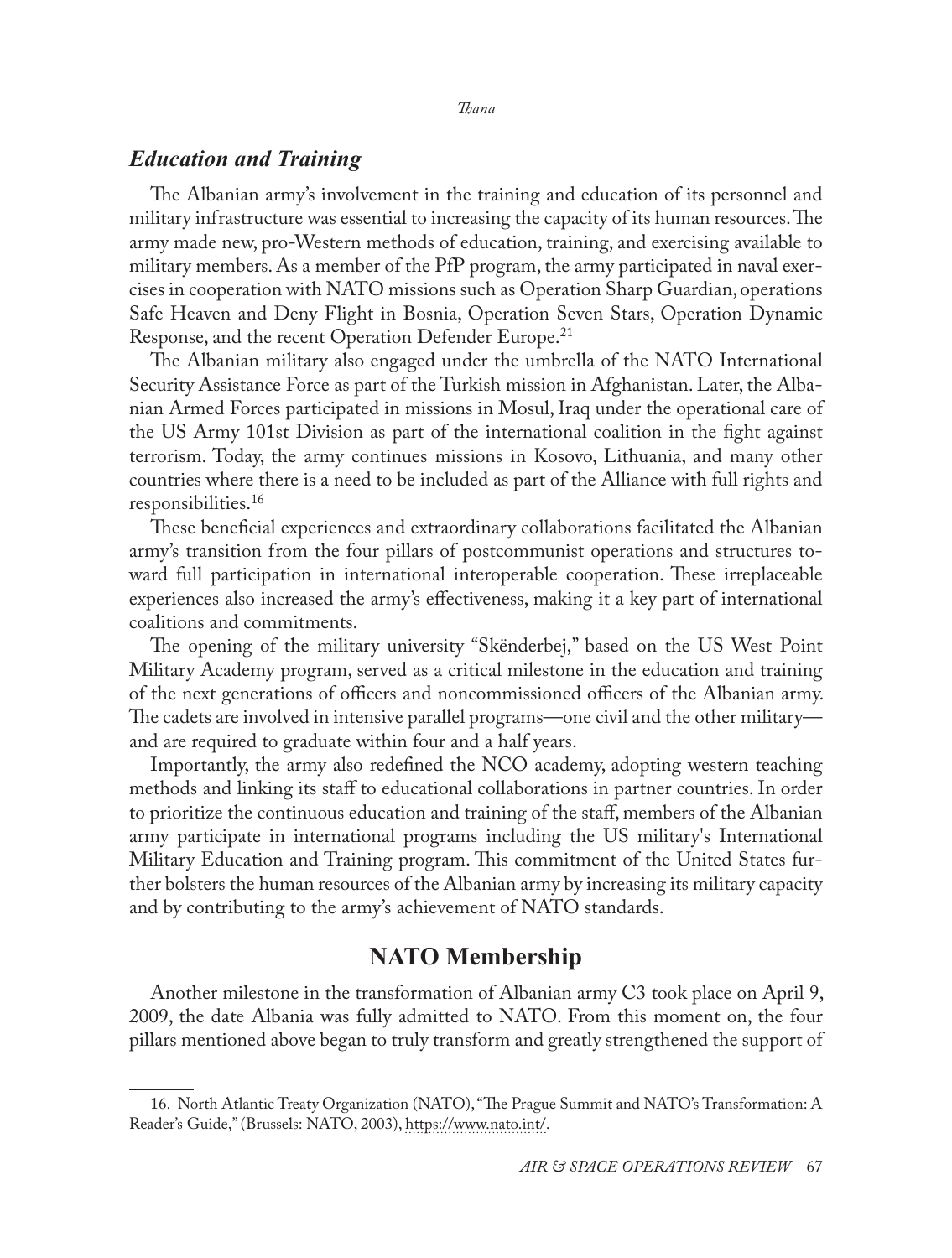the army among the broader Albanian population. Moreover, Albania's entry into NATO increased the Albanian army's morale, energy, positivity, and motivation.

Doctrine improved considerably in quantity and quality where it was redefined according to Alliance standards. New armaments began to arrive from the United States, various NATO countries, and other partner countries, significantly improving military infrastructure.

The army added new objectives related to national and Alliance security, including operationalizing the first Albanian control and reporting center (CRC), which improved the effectiveness of national training operations and those in cooperation with other countries. The achievement of these new defense objectives was instrumental in increasing communication capacities, intelligence and reconnaissance, information flow, and institutional interoperability.

The advent of new technologies such as a new radar system significantly advanced the national objective concerned with the conservation and management of the Albanian airspace. This technology made the flow of information faster, enabling intelligence and reconnaissance to act quickly and effectively resolve challenges.

Certainly the transformation of an army will never end, as technology, human resources, and capacity will always be in the process of transformation. What matters is accepting the challenges and turning those challenges into success. A modern and democratic army does this by implementing the principle of centralized control and decentralized implementation through command, control, and communication.

As such, C3 has been critical in the transformation of the Albanian army, as modern military operations require flexibility at the tactical and operational levels and control at the strategic level. "Successful mission command demands that subordinate leaders at all echelons exercise disciplined initiative, acting aggressively and independently to accomplish the mission within the commanders' intent."17

#### **The Challenge–Leadership**

Throughout history, leadership has been the primary challenge for humanity in general and even more so in a military setting. Leadership creates and improves the work environment and brings competitive advantages to produce winning operational strategies. Military leadership inspires others to represent the military institution through personal example, reflecting military values in any environment, and is key to improving the four postcommunist pillars discussed above.

Leadership, then, is the next challenge for the Albanian army. In leading by example, a leader must always be coherent, objective, and developmental, and in doing so, he or she will improve doctrine, the people, information technology, management, processes, and inter-institutional and internal relations. Such leadership will integrate a new winning

<sup>17.</sup> US Army, *Operations*, US Army Field Manual 3-0 (Washington, DC: Headquarters, Department of the Army, February 2008), 3-6.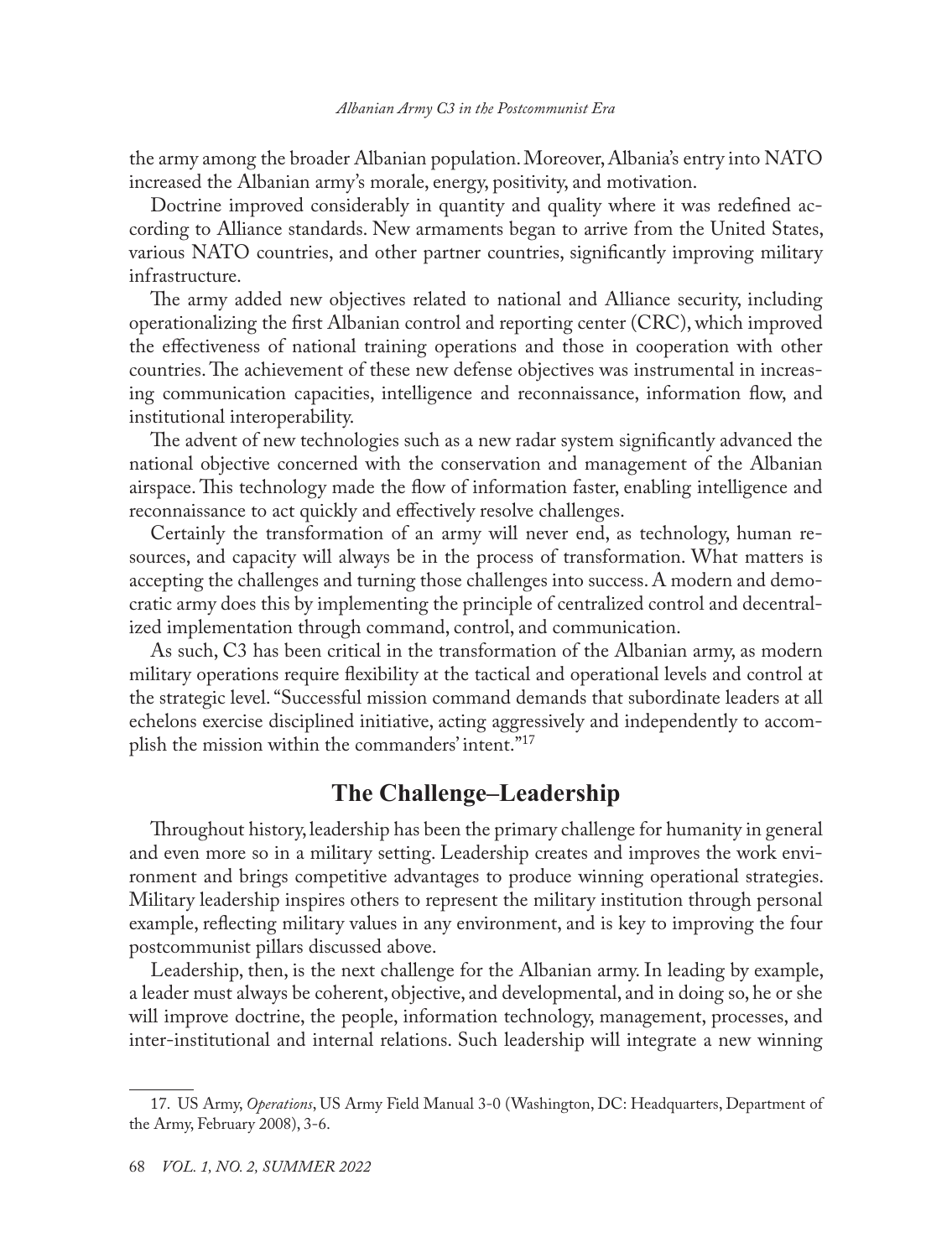and motivating spirit to achieve any objective or goal, regardless of unexpected and critical situations. Moreover, this integration requires strong and intelligent leadership.

But leadership is challenging for a number of reasons. First, leaders have an institutionalized relationship with followers; in order for that relationship to be sustainable and strong, it must change with time. This change improves leadership and with it, improves doctrine, technology, and decision making, leading to increased situational awareness. Greater leeway in decision making, necessitated by the speed of information flow, increases the effectiveness and success of any mission or situation.

But change does not mean lowered expectations. Indeed, today's leaders must change the culture while *not* lowering expectations. The *Oxford English Dictionary* defines culture as the customs, beliefs, art, lifestyle, and social organization of a particular group or coun- $\text{try.}^{18}$  As organizations change, it is therefore necessary to review leadership culture to encourage behavior that prioritizes requirements that need to be standardized.

Second and related to the first, leadership must always look ahead and not risk returning to problematic situations in the past. This posed a challenge for the Albanian army leadership and for the Albanian government. Leonard Wong and Stephan J. Gerras argue that in order to move forward, we must first identify any individual or organizational problems that could lead an organization to repeat past mistakes; in the case of the Albanian army, these problems occurred in the 1990s.19

Third, leadership must focus on followers and human resources, which have tremendous effects on achieving objectives in a timely and effective manner. Strengthening morale and prioritizing human resources is a task and challenge for leadership. As former US Army General George S. Patton wrote in 1933, "Wars may be fought with weapons, but they are won by men."20 A key leadership challenge for the Albanian army has been changing followers' mindsets to enable the success of C3. The improvement of C3 in the Albanian army has aligned military mentality with Western doctrine, which is constantly changing and thus improves the army's C3 performance, followers, objectives, and mission.

Ultimately, leadership is power. Therefore, the challenge of leadership lies precisely in the display of power, respecting two themes—rule of law and freedom. Henry Kissinger has drawn three conclusions from Cardinal Richelieu's career that are applicable in a military setting: 1) a long-term strategy is necessary for a successful foreign policy; 2) leadership must have a coherent vision as it relates to the declared time frame—leadership needs to know where it is taking the vision and why; and 3) leadership must build bridges,

<sup>18.</sup> *Oxford English Dictionary*, s.v. "culture," accessed February 2, 2022, [www.oed.com/](https://www.oed.com/oed2/00055636).

<sup>19.</sup> Leonard Wong and J. Stephen Gerras, *Lying to Ourselves: Dishonesty in the Army Profession* (Carlisle, PA: Strategic Studies Institute, US Army War College Press, February 2015), [https://press.armywarcollege.edu/.](https://press.armywarcollege.edu/monographs/466/)

<sup>20.</sup> George S. Patton Jr., "Mechanized Forces," repr. from *Cavalry Journal* (September-October 1933) in *Military Essays and Articles by George S. Patton Jr., General, U.S. Army 02605, 1885–1945*, ed. Charles M. Province (San Diego, CA: George S. Patton Jr. Historical Society, 2002), 128, [http://www.pattonhq.com](http://www.pattonhq.com/pdffiles/vintagetext.pdf).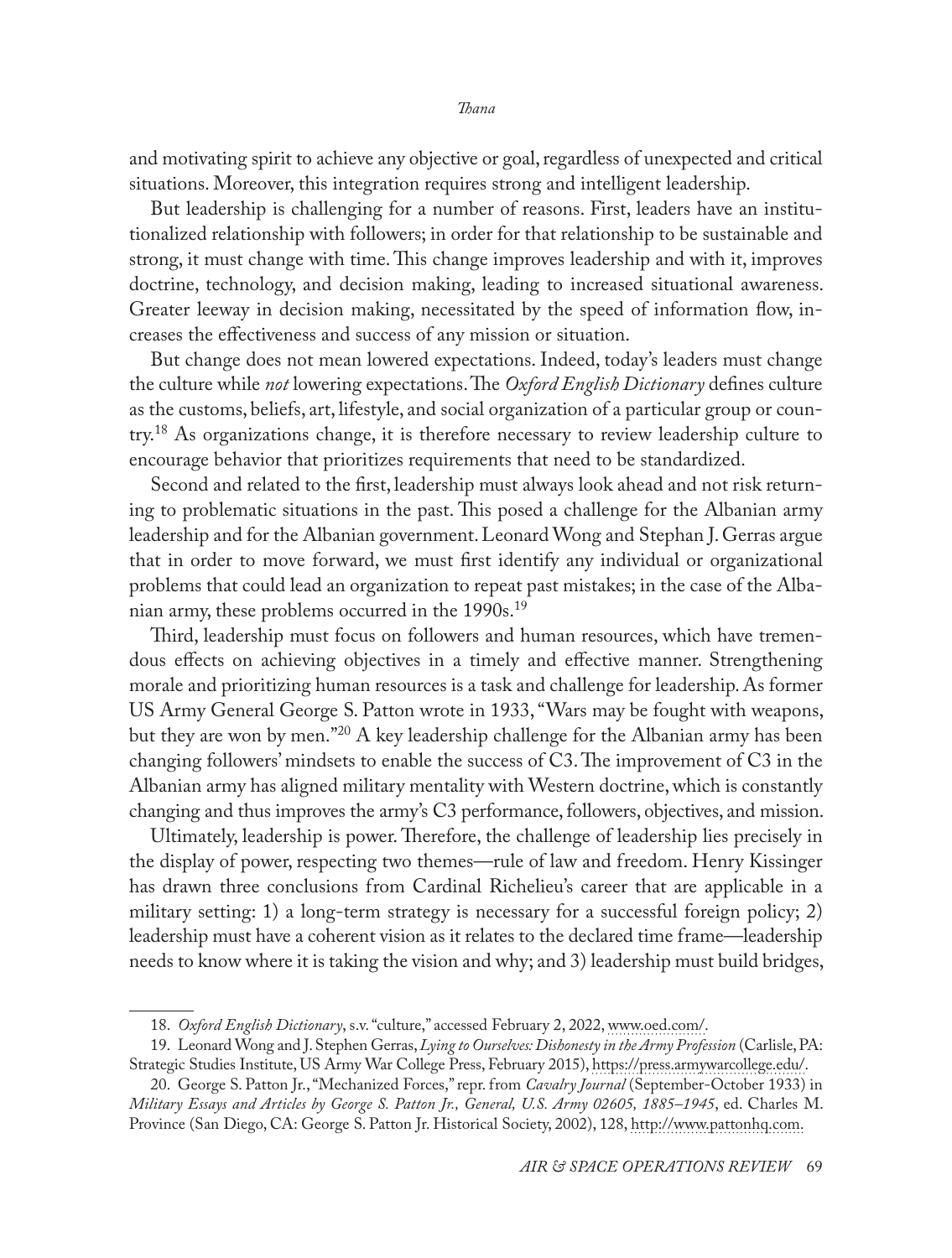connecting experience and aspirations.<sup>21</sup> As Martin Luther King Jr., said, "Power is the ability to achieve purpose; power is the ability to effect change, and we need power."22

## **Looking Ahead**

The future of the Albanian army will depend on the decisions made today. In order for the army to achieve its objectives and goals, it must leverage personality, inspire enthusiasm, and remain vigilant.

The army must leverage personality through all its entities. Personalities that demonstrate a sense of timing, efficiency, and a devotion to successfully achieving the mission simultaneously improve leaders and followers. The army must also inspire enthusiasm. An army that equips its human resources with optimistic enthusiasm and calm will promote professional and individual productivity toward achieving its objectives. An environment characterized by followers with high levels of enthusiasm for the mission correlates directly and positively with national security.

Finally, the army must remain vigilant. It must be focused on and vigilant regarding all technological innovation—doctrinal, human, political, and social—by implementing any change in its organizational and doctrinal structure in a timely fashion, all the while maintaining high levels of productivity to respond to all the challenges that await. And in the case of the Albanian army, those challenges are multidomain operations and close air support.

Multidomain operations and close air support will increase effectiveness of the Albanian army's C3, further assisting the transition from the four pillars but also aligning the country's internal reality to global operational situations. Seen from this point of view and in the wider political-military environment in which military operations occur everywhere in the world, the Albanian army must be entirely resized.

Such a resizing begins with adopting a common C3 doctrine to respond to the global need for a military structure that allows all forces to respond simultaneously. This change would make the best use of the capacity, infrastructure, technology, facilities, and people in peacetime as well as in wartime.

The essence of multidomain operations is to think about military problem solving in a nonlinear way and to conduct operations focused on achieving objectives rather than on maintaining, distinct component lanes. . . . The complexity of current and future operations require breaking this pattern of thought in order to more seamlessly integrate the unique capabilities of each component to create the effects required to meet tactical, operational, and strategic objectives.<sup>23</sup>

<sup>21.</sup> Henry Kissinger, *World Order* (New York: Penguin Press, 2014), 11.

<sup>22.</sup> Clayborne Carson, ed., *The Autobiography of Martin Luther King, Jr.* (New York: Warner Books, 2001), chap. 31, 372.

<sup>23.</sup> Clay Bartels, Tim Tormey, and Jon Hendrickson, "Multidomain Operations and Close Air Support: A Fresh Perspective," *Military Review* (March–April 2017), 72, [https://www.armyupress.army.mil/.](https://www.armyupress.army.mil/Journals/Military-Review/English-Edition-Archives/March-April-2017/ART-001/)